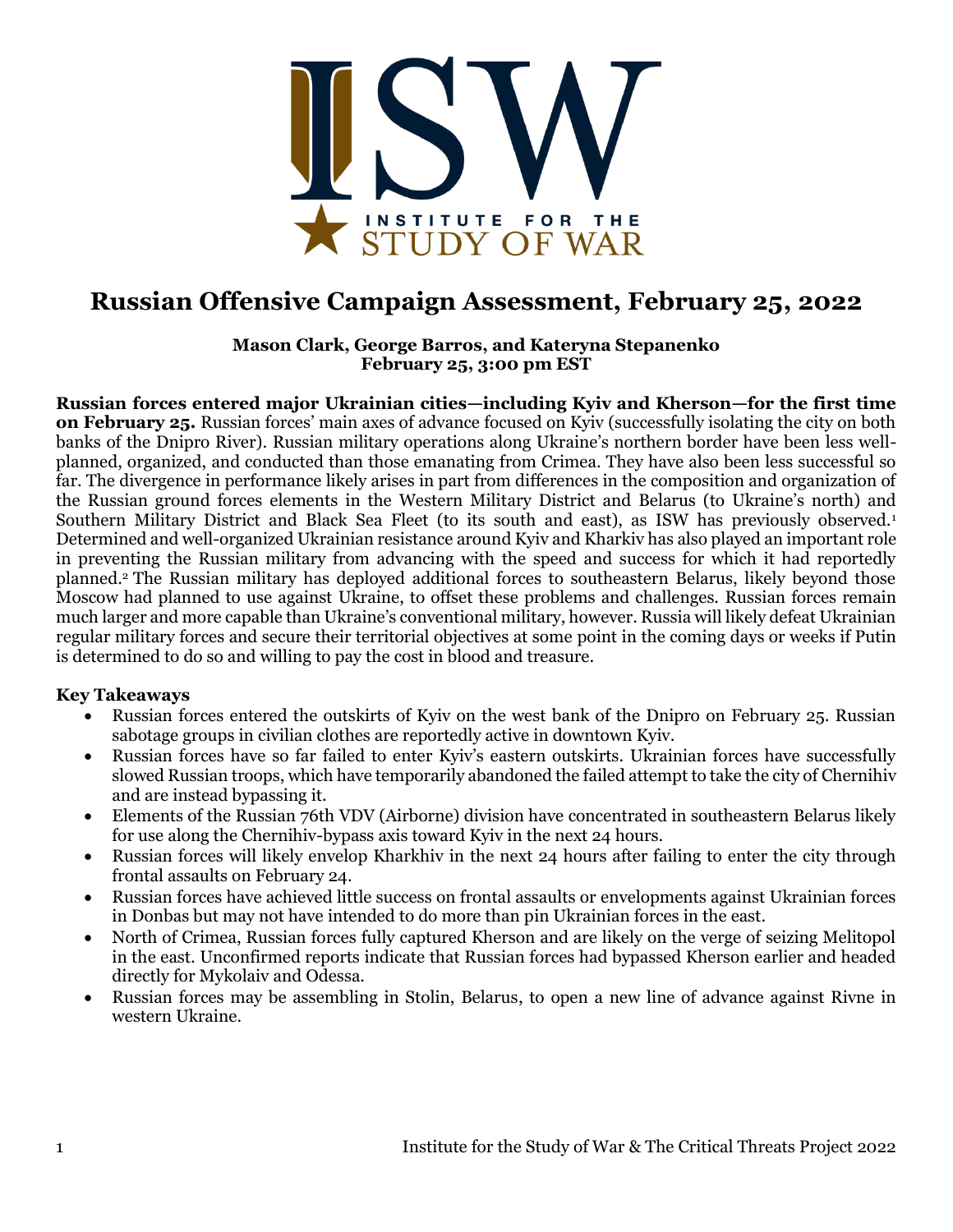# **Assessed Control of Terrain in Ukraine** and Main Russian Maneuver Axes as of February 25, 2022, 1:00 PM EST



Confirmed Russian Units:

Elements of the 76th Airborne Division (likely at least a regiment) landed in Gomel, Belarus, on February 24 because Russian forces failed to capture the Hostomel Air Base on February 24. These elements could attack along the Belarus / Kyiv axis or could deploy to Hostomel.

Elements of 25th Motorized Rifle Brigade of the 6th Combined Arms Army attacked Kharkiv Oblast from Belgorod, Russia, on February 24.

Two transport companies and two battalion tactical groups of the 126th Coastal Defense Brigade of the Black Sea Fleet attacked Kavkovka, Kherson, from Crimea on February 24.

Elements of the 42nd Motorized Rifle Division of the 58th Combined Arms attacked Kherson from Crimea on February 24.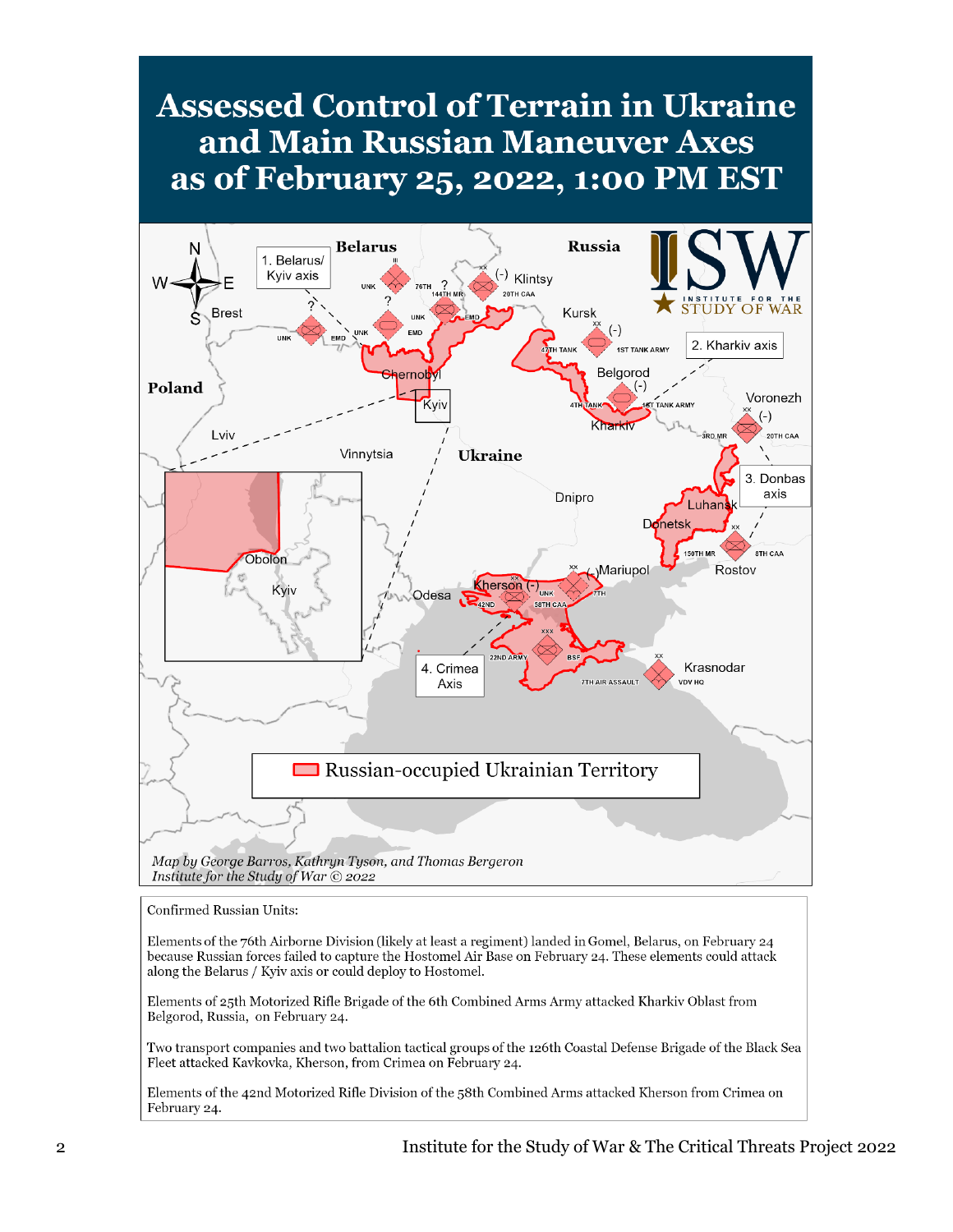**Russian forces carried out additional air and missile strikes on Kyiv and other major cities around 3:00 am local time on February 25.** ISW cannot confirm the frequency and targets of overnight Russian strikes at this time. The Ukrainian General Staff reported that Russian forces are increasingly targeting civil infrastructure and residential buildings "to intimidate the population of Ukraine."<sup>3</sup> Russian forces continue to refrain from using the likely full scale of Russian air and missile capabilities, likely seeking to limit the negative imagery of heavy Ukrainian civilian casualties. However, Russian forces will likely increase their use of bombardments in coming days to overcome heavier-than-anticipated Ukrainian resistance.

### **Russian ground forces are advancing on four primary axes, discussed in turn below:**

- 1. Belarus/Kyiv;
- 2. Kharkiv;
- 3. Donbas; and
- 4. Crimea-Kherson.
- **1) Belarus/Kyiv axis: Russian forces entered the outskirts of Kyiv on the west bank of the Dnipro on February 25. Russian forces have so far failed to enter Kyiv's eastern outskirts. They have abandoned for now the failed attempt to take the city of Chernihiv and are instead bypassing it. Elements of the 76th VDV (Airborne) division have concentrated in southeastern Belarus likely for use along the Chernihiv-bypass axis toward Kyiv in the next 24 hours.** 
	- Russian forces entered the northwest Kyiv suburb of Obolon, on the western bank of the Dnipro River, as of 11:00 am local time.<sup>4</sup> The Ukrainian General Staff asked residents of Obolon to shelter in place and make Molotov cocktails the morning of February 25.<sup>5</sup> The Russian Ministry of Defense claimed at 3:30 pm local time on February 25 that Russian forces had isolated Kyiv from the west.<sup>6</sup>
	- Russian forces bypassed the city of Chernihiv on the eastern approach to Kyiv after being halted by Ukrainian forces much of February 24-25.<sup>7</sup> The UK Defense Ministry reported at 6:00 pm local time that Russian forces opened a "new route" to Kyiv after failing to capture Chernihiv.<sup>8</sup> Russian forces have not yet entered Kyiv's eastern outskirts.
	- The Ukrainian general staff reported Russian VDV (airborne) troops redeployed from Belarus to the **east**  bank of the Dnipro River due to damage to the Hostomel military airport on the western bank, now in Russian hands after Ukrainian forces withdrew sometime early on February 25.<sup>9</sup> Russian forces failed to secure Hostomel airport by air assault and appear to have taken it only when mechanized units from Belarus arrived. Ukrainian defenders appear to have damaged the runway enough to make it unusable, preventing Russian forces from airlifting troops directly onto Kyiv's western flank and causing Russian forces to reprioritize the eastern axis of advance.
	- Russian reconnaissance and sabotage units, many reportedly operating in civilian clothes or captured Ukrainian uniforms, are reportedly active in central Kyiv. A Ukrainian Deputy Defense Minister reported Russian forces seized two Ukrainian trucks to break through Ukrainian lines into central Kyiv around noon local time.<sup>10</sup> The Ukrainian General Staff warned at 5:00 pm local time that Russian units in civilian clothes are operating in several unspecified Ukrainian cities.<sup>11</sup>
	- President Zelensky, his Chief of Staff, and Prime Minister Shmyhal released a video from downtown Kyiv at 8:00 pm local time on February 25 stating "we are all here, defending our independence."<sup>12</sup>
	- The Ukrainian military reported it redeployed unspecified units to assist in the defense of Kyiv.<sup>13</sup> ISW cannot currently confirm the extent of Ukrainian preparations to conduct urban fighting in Kyiv.
- **2) Kharkiv axis: Russian forces will likely envelop Kharkiv in the next 24 hours after failing to enter the city through frontal assaults on February 24. Russian forces are now advancing on a broad front along the northeastern Ukrainian border as of February 25.**
	- Kharkiv civil authorities reported Russian forces entering the outskirts of Kharkiv from several directions at 9:00 pm local time.<sup>14</sup> Elements of Russia's 25th Separate Guards Motor Rifle Brigade, part of the 6th Combined Arms Army and permanently deployed near St Petersburg, are confirmed to be active in Kharkiv.15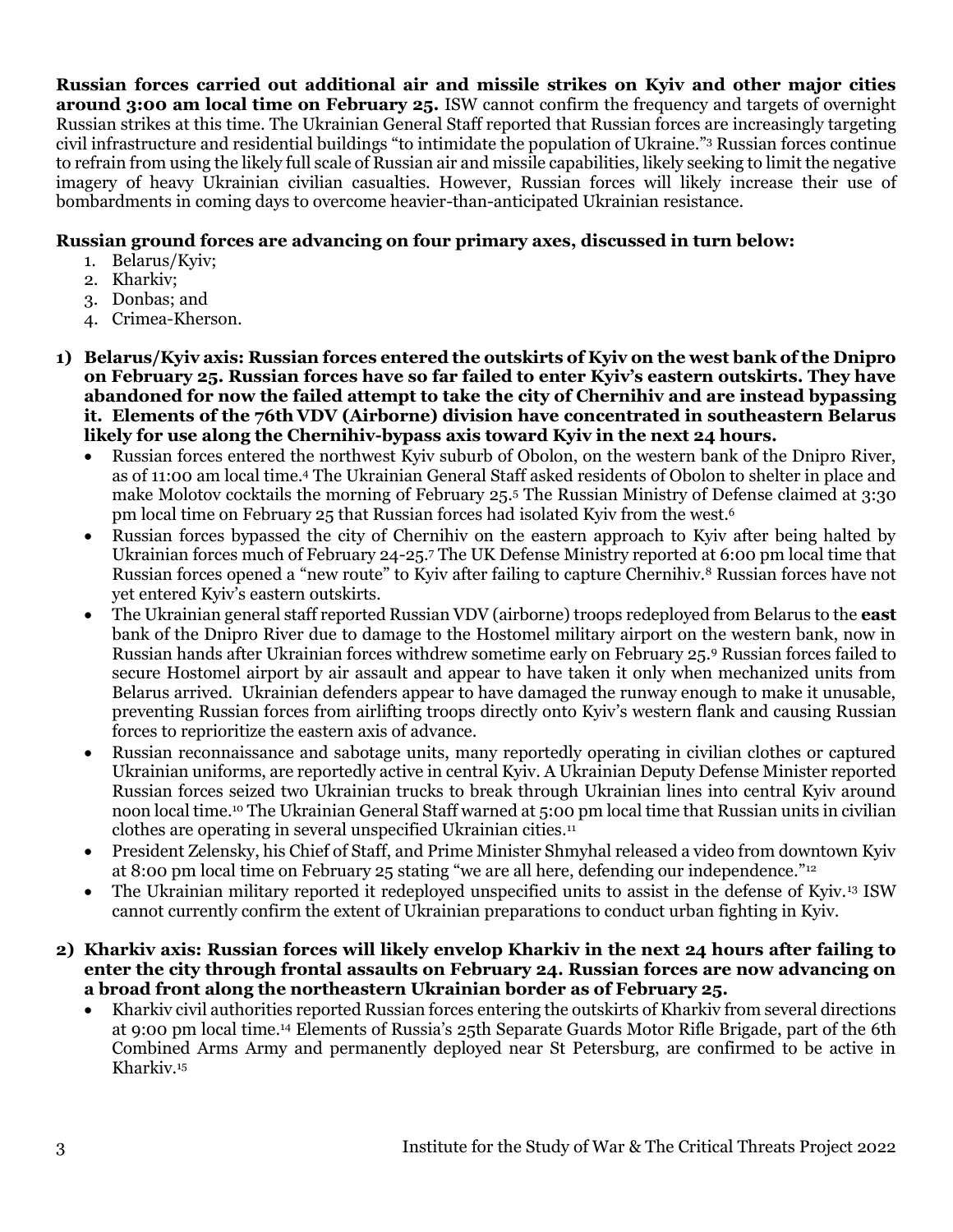- Russian forces have reportedly crossed the northeastern Ukrainian border at several other points both west of Kharkiv, including Okhtyrka and Sumy.<sup>16</sup> Russian forces are likely advancing toward Kyiv on a broad front and may seek to envelop and isolate Kharkiv.
- **3) Donbas axis: Russian forces have achieved little success on the frontal assaults or the envelopment but may not have intended to do more than pin Ukrainian forces in the east. The Russians have not weighted their ground offensive efforts toward breaking through Ukrainian defensive positions on the line of contact, taking Mariupol from the east, or driving rapidly through Luhansk Oblast to the north. Ukrainian forces remain largely in their original defensive positions in the east. The Russians may be content to leave them there while concentrating on capturing Kyiv and imposing a new government on Ukraine. They may alternatively seek to envelop and destroy Ukrainian forces at and near the line of contact at a later date.**
	- Russian forces have been unable to continue an enveloping maneuver through Donetsk Oblast as of 4:00 pm local time February 25.<sup>17</sup> They have not apparently reinforced their efforts to do so, however, suggesting that they may not be very determined to make rapid progress on this axis as long as Ukrainian forces remain in defensive positions. Ukrainian forces report undergoing continuous shelling.
	- Ukrainian forces claim to continue to hold the entire line of contact in Donetsk and Luhansk as of 1pm local time February 25.<sup>18</sup>
	- Russian forces are likely conducting a frontal assault on Mariupol from the northeast. The mayor of Mariupol claimed Ukrainian forces destroyed twenty-two Russian tanks advancing from Pavlopil at 4:00 pm local time on February 25.<sup>19</sup> Russian sources reported shelling Mariupol with MLRS systems at 7:00 pm local time on February 25.<sup>20</sup>
- **4) Crimea axis: Russian forces fully captured Kherson and are likely on the verge of seizing Melitopol in the east. Unconfirmed reports indicate that Russian forces had bypassed Kherson earlier and headed directly for Mykolaiv and Odessa.**
	- Russian forces reportedly captured Kherson at 6:00 pm local time on February 25.<sup>21</sup> Elements of the Russian 42nd Motor Rifle Division of the 58th Combined Arms Army and unknown VDV (Airborne) elements are confirmed to be active in Kherson.<sup>22</sup>
	- Russian forces are advancing west of Kherson and reportedly bypassed it early February 25 before its capture by follow-on Russian forces later in the day. Ukrainian forces destroyed at least one bridge over the Dnipro to slow Russian forces.<sup>23</sup> The Ukrainian Ministry of Defense reported Russian forces are advancing on Mykolaiv.<sup>24</sup> ISW cannot confirm the current depth of Russian advances.
	- Russian forces may have captured Melitopol, east of Crimea, late on February 25. Ukrainian forces reported defending the city at 10:00 am local time February 25.<sup>25</sup> Russian forces claimed to have captured the city as of 6:00 pm local time.<sup>26</sup>
	- The Ukrainian General Staff reported that Russia is deploying second echelon troops to Kherson on February 25. If confirmed, this is the first Russian deployment of second-line troops into Ukrainian territory.<sup>27</sup>
	- ISW cannot confirm any Russian amphibious landings as of 3:00 pm EST. Several Western sources misreported a quote from an anonymous US official that there are indications of Russia's capability to conduct an amphibious assault west of Mariupol with thousands of troops as meaning a landing had already occurred.<sup>28</sup> Russia may wait until forces from Crimea have fully secured crossings over the Dnipro River or gotten closer to Odesa before attempting to seize Odesa by air and sea.

### **Immediate items to watch**

- Social media users observed a Russian armored column assembling in Stolin, Belarus, on February 25.<sup>29</sup> These forces could potentially conduct a new line of advance against Rivne in western Ukraine.
- Russian Naval Infantry have not yet conducted amphibious landings but retain the capability to do so against the Odesa or the Azov Sea coasts or both.
- Russian forces continue to refrain from using their likely full spectrum of air and missile capabilities. The Ukrainian air force also remains active. Russian operations will likely steadily wear down Ukrainian air capabilities and eventually take the Ukrainian air force out of the fight.